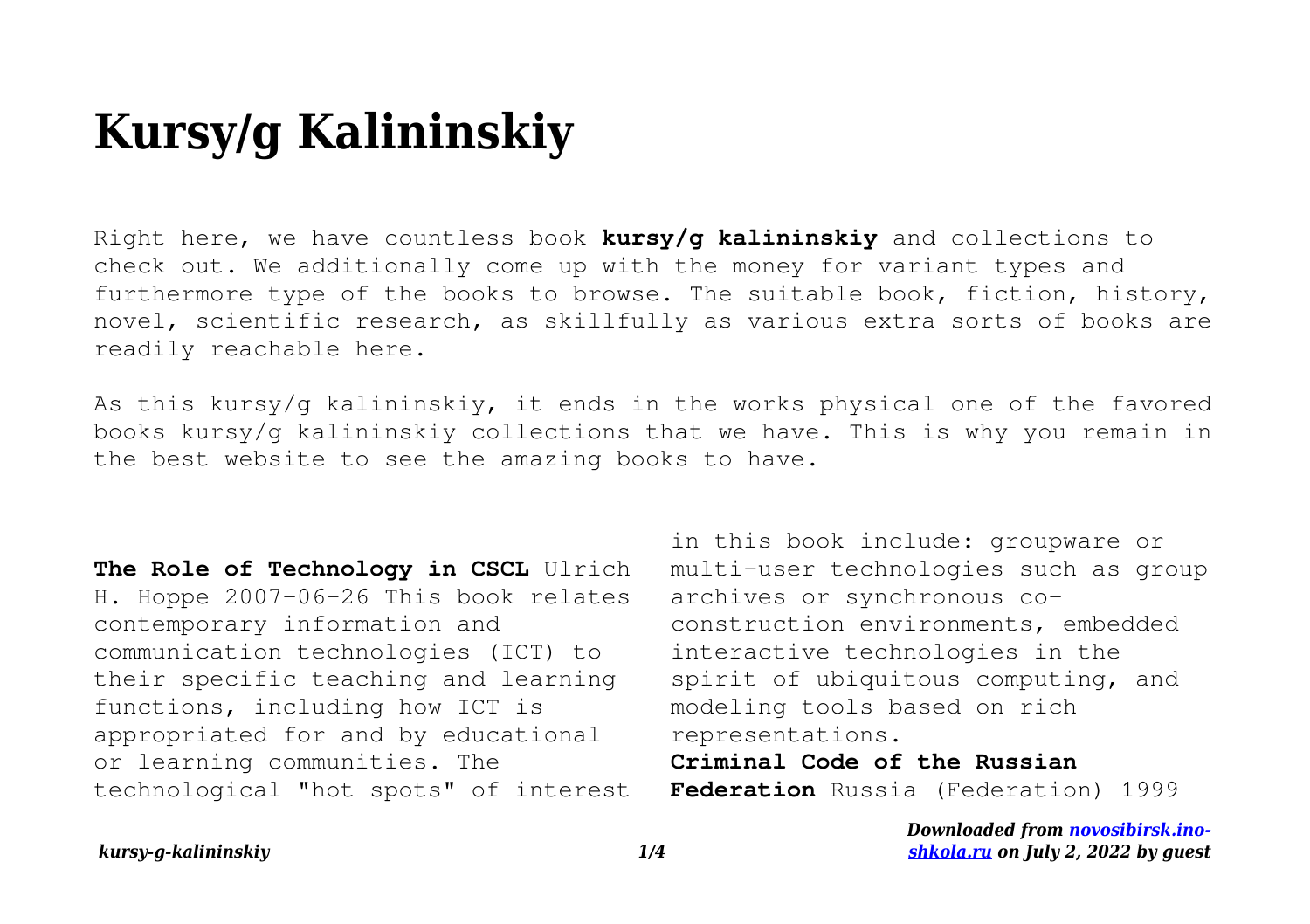Abelard to Apple Richard A. Demillo 2011-08-26 How institutions of higher learning can rescue themselves from irrelevance and marginalization in the age of iTunes U and YouTube EDU. The vast majority of American college students attend two thousand or so private and public institutions that might be described as the Middle—reputable educational institutions, but not considered equal to the elite and entrenched upper echelon of the Ivy League and other prestigious schools. Richard DeMillo has a warning for these colleges and universities in the Middle: If you do not change, you are heading for irrelevance and marginalization. In Abelard to Apple, DeMillo argues that these institutions, clinging precariously to a centuries-old model of higher education, are ignoring the social, historical, and economic forces at work in today's world. In the age of iTunes, open source software, and

for-profit online universities, there are new rules for higher education. DeMillo, who has spent years in both academia and in industry, explains how higher education arrived at its current parlous state and offers a road map for the twenty-first century. He describes the evolving model for higher education, from European universities based on a medieval model to American land-grant colleges to Apple's iTunes U and MIT's OpenCourseWare. He offers ten rules to help colleges reinvent themselves (including "Don't romanticize your weaknesses") and argues for a focus on teaching undergraduates. DeMillo's message—for colleges and universities, students, alumni, parents, employers, and politicians—is that any college or university can change course if it defines a compelling value proposition (one not based in "institutional envy" of Harvard and Berkeley) and imagines an institution

*Downloaded from [novosibirsk.ino](http://novosibirsk.ino-shkola.ru)[shkola.ru](http://novosibirsk.ino-shkola.ru) on July 2, 2022 by guest*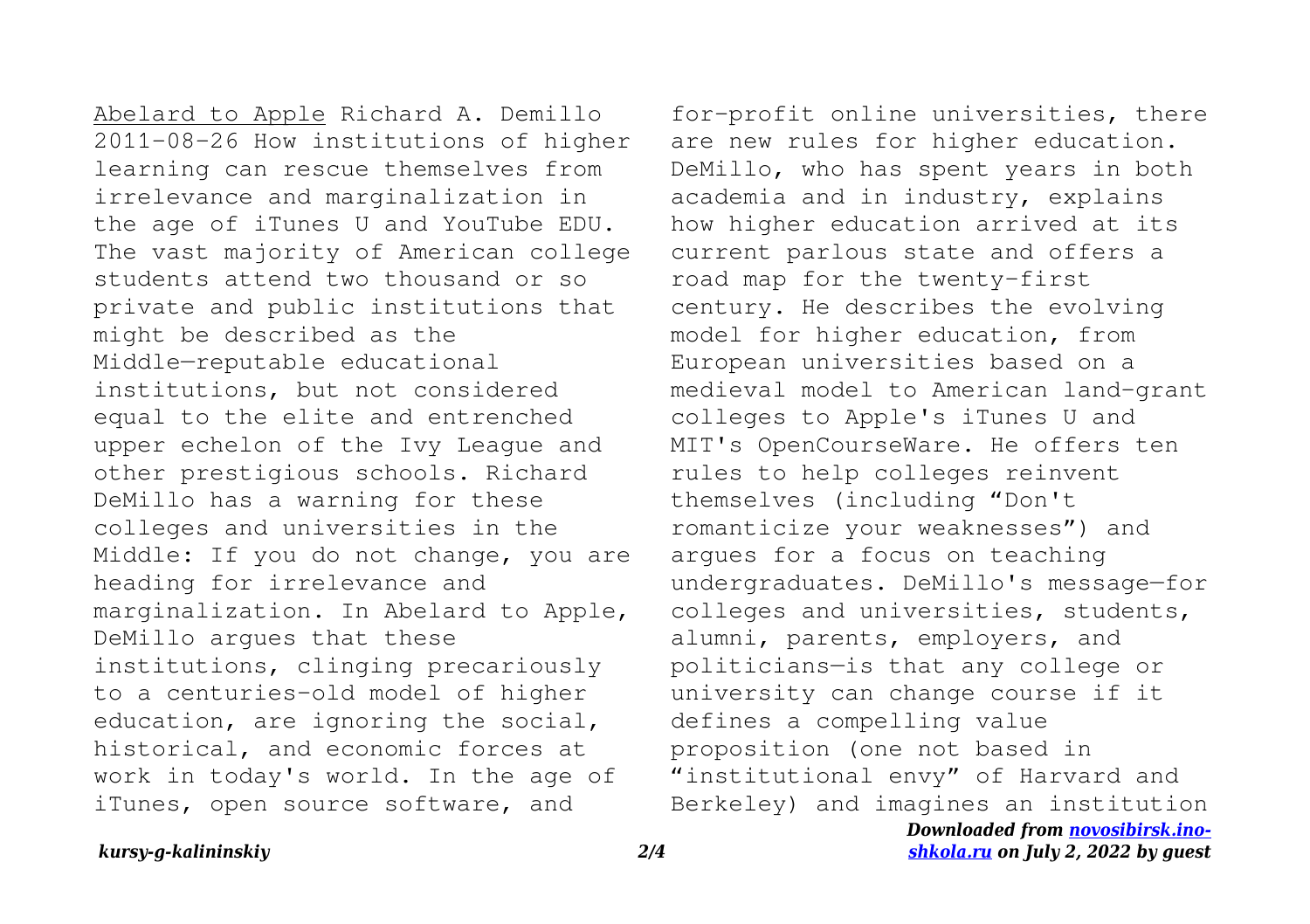## that delivers it.

Beyond 2.0 Steve Collins 2014 The music industry, as with most other media forms, is in the middle of a period of enormous transformation. Digital technologies have empowered producers and consumers of music traditional ways of making and distributing music are under threat as musicians and their audiences embrace new opportunities, many of which bypass the incumbent middlemen. Whilst it is clear that the music industry is thriving, the traditional recording industry, dominated by a handful of multinational corporations is struggling to stay relevant. The changes are so dramatic that the term Music 2.0 has become commonly used to delineate old and new business models and approaches. But the demise of the traditional music industry is overstating things the reality is that (whilst their profits may be diminishing) they still dominate a multi-billion dollar marketplace and

exercise unprecedented control over the star-making process. And, of course, they have the resources to be able to reinvent themselves. The actual future of music is a complex and contested one. This book aims to unpack that complexity, map the changes and explain the causes and motivations surrounding an industry undergoing change. It explores the world of popular music from three distinct perspectives. Firstly, it examines the new opportunities available to consumers of music interrogating how the lines between production and consumption are blurring, creating fans who do much more than just listen to music. Secondly, it draws on interviews with a diverse range of musicians explaining their place in the brave new world and trying to articulate their newly defined roles. Finally, it examines the industry itself, and unpack the responses to current challenges from new and old players

> *Downloaded from [novosibirsk.ino](http://novosibirsk.ino-shkola.ru)[shkola.ru](http://novosibirsk.ino-shkola.ru) on July 2, 2022 by guest*